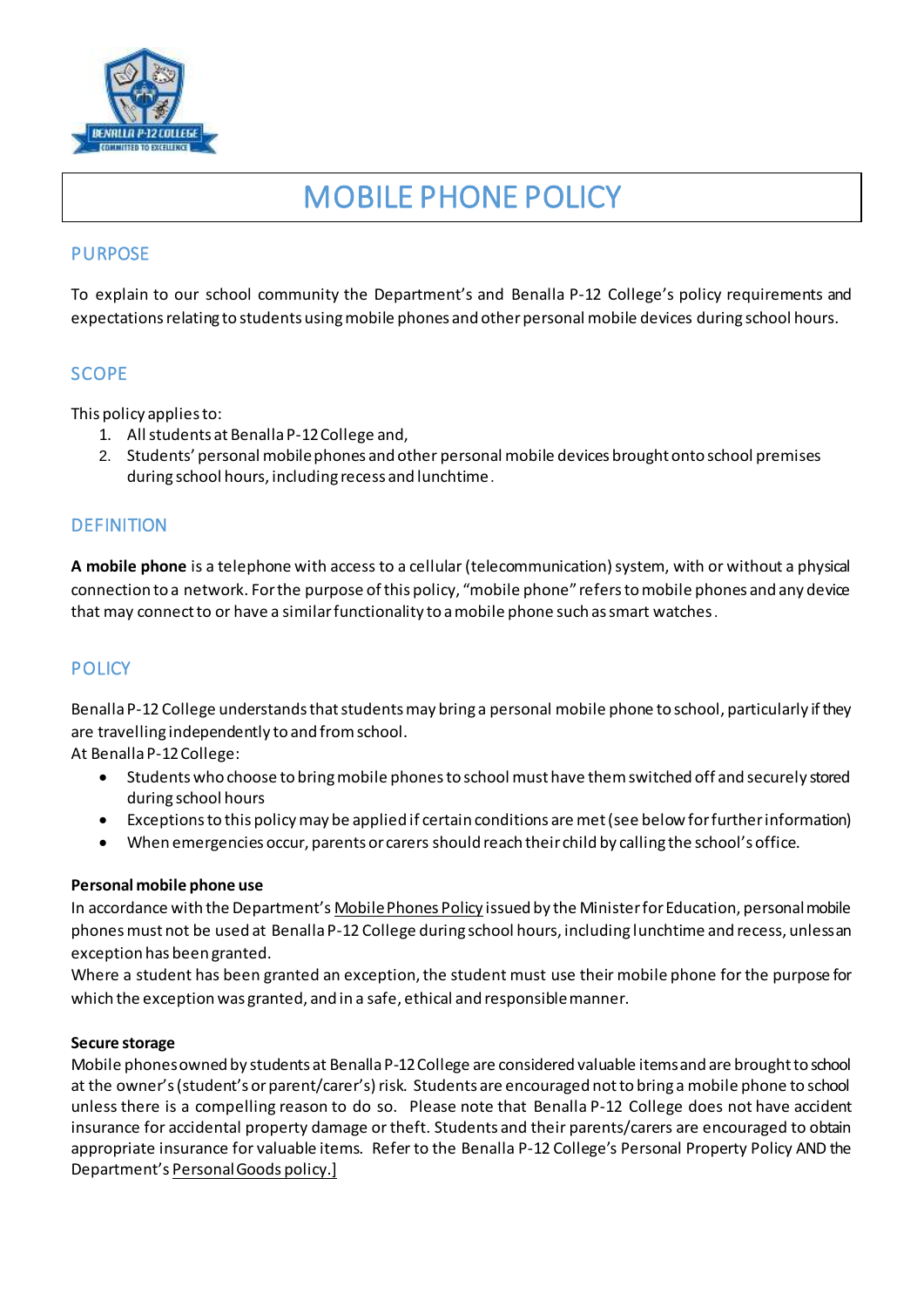Where students bring a mobile phone to school, Benalla P-12 College will provide secure storage. Secure storage is storage that cannot be readily accessed by those without permission to do so. At Benalla P-12 College, students in Years 7-12 are required to store their phones in the mobile phone lockers provided. Students in Grade 5 and 6 who bring a phone to school, must hand it in to the office at the start of each day, where it will be stored in a mobile phone locker.

## **Enforcement**

Students who use their personal mobile phones inappropriately at Benalla P-12 College may be issued with consequences consistent with our school's existing student engagement police s - *Student Wellbeing and Engagement*.

At Benalla P-12 College, inappropriate use of mobile phones is **any use during school hours**, unless an exception has been granted, and particularly use of a mobile phone:

- in any way that disrupts the learning of others
- to send inappropriate, harassing or threatening messages or phone calls
- to engage in inappropriate social media use including cyber bullying
- to capture video or images of people, including students, teachers and members of the school community without their permission
- to capture video or images in the school toilets, changing rooms, swimming pools and gyms
- during exams and assessments

If a student is seen in possession of a mobile phone during school hours by a staff member, the student will be instructed to hand over the mobile phone immediately. The mobile phone will be placed in a phone locker at the relevant campus office and returned to the student as soon as practicable at the end of the school day.

The confiscation will be recorded on Compass by the staff member responsible.

If the confiscation is the first one for the student concerned, they will be allowed to collect the phone at the end of the day without further consequence. A second confiscation will result in the student having to store their phone at the office for 5 days. A third confiscation will result in the phone being stored at the office permanently.

If the student refuses to hand over the phone, the relevant disciplinary actions will be taken as outlined in the College Student Engagement and Wellbeing Policy.

#### **Exceptions**

Exceptions to the policy:

- may be applied during school hours if certain conditions are met, specifically,
	- o Health and wellbeing-related exceptions; and
	- o Exceptions related to managing risk when students are offsite.
- can be granted by the principal, or by the teacher for that class, in accordance with the Department's [Mobile Phones Policy.](https://www.education.vic.gov.au/school/principals/spag/safety/Pages/mobilephones.aspx)

The three categories of exceptions allowed under the Department's [Mobile Phones Policy](https://www.education.vic.gov.au/school/principals/spag/safety/Pages/mobilephones.aspx) are:

#### *1. Learning-related exceptions*

| <b>Specific exception</b>                                                                                                          | <b>Documentation</b>                                    |
|------------------------------------------------------------------------------------------------------------------------------------|---------------------------------------------------------|
| For specific learning activities (class-based exception)                                                                           | Unit of work, lesson plan.                              |
| For students for whom a reasonable adjustment to a<br>learning program is needed because of a disability or<br>learning difficulty | Individual Learning Plan, Individual Education<br>Plan. |